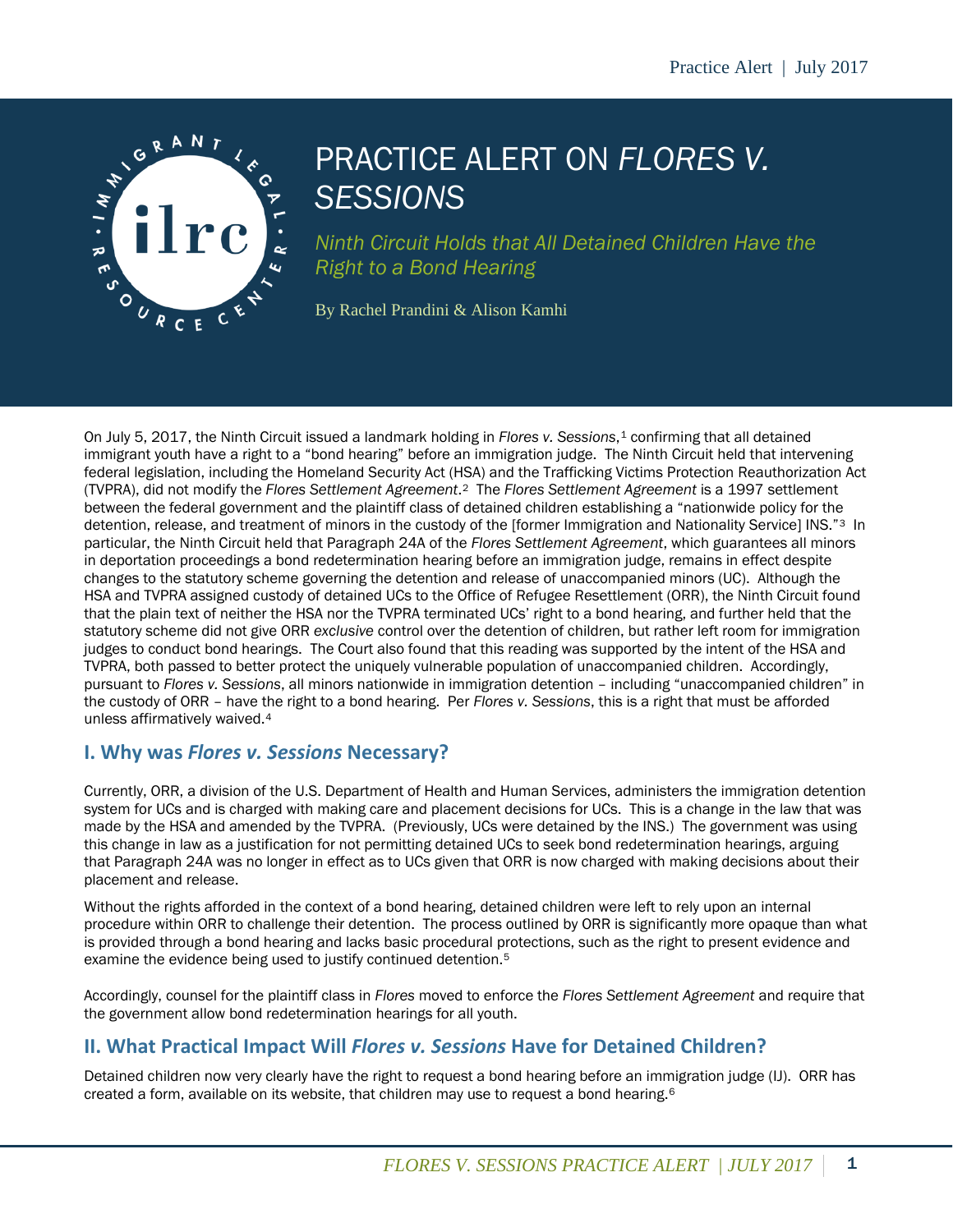In the context of unaccompanied minors, this is an important right, but a limited one. This is because these proceedings do not provide UCs the same rights that are ordinarily available through a bond hearing. Namely, a favorable finding in a bond hearing for a UC does not necessarily entitle the minor to release. ORR maintains the responsibility to ensure that there is a safe and secure placement to which the child can be released. In other words, even if an IJ finds that a child does not pose a flight risk and is not a danger to the community, the child still might not be released unless or until ORR can ensure that they have a safe and suitable placement to whom they can release the child (e.g., a parent, relative, or adult friend who has been vetted to serve as the child's "sponsor"). An important exception to this is when ORR has already approved a sponsor but has not released the child due to their determination that the child is dangerous. In this case, unless the IJ sustains a finding of dangerousness in the bond hearing, the youth must be released by ORR where that agency has already identified an approved sponsor.

Bond hearings for detained UCs may not be necessary in all cases. For example, for children in less secure detention settings whom ORR has determined not to be a danger, a bond hearing may not be necessary, as ORR may follow its normal reunification process to release the child to a sponsor. Bond hearings for UCs may be most necessary for children who have a suitable sponsor identified to whom they can be released, but whom ORR is failing to release because of a determination that the child is a danger to the community, as discussed above.

Despite these limitations, bond hearings still promise to provide important protections to detained UCs. First, they provide the child with meaningful rights, including:[7](#page-4-0)

- the right to be represented by counsel;
- the right to have detention assessed by an independent IJ, outside of the ORR system;<br>■ the right to present evidence:
- the right to present evidence;<br>■ the right to examine and rebut
- the right to examine and rebut the government's evidence;
- the right to build a record regarding their custody.

Second, for children in secure detention (the highest level of security for UC detention), the bond hearing may provide them the opportunity to contest the basis for their level of confinement – their alleged risk to themselves or others or commission of a criminal offense. [8](#page-4-1) This is incredibly important as children in secure facilities often languish in this high level of detention without an opportunity to review the government's evidence against them or rebut it in a meaningful way.

Third, as discussed above, bond hearings may entitle a child to release if ORR has already approved the child's sponsor but has not released the child due to their determination that the child is a danger to self or others, and the IJ subsequently determines that the child is *not* a danger.

Given the peculiarities of bond hearings for detained UCs, it remains to be seen how they will play out in practice. Some advocates are working to suggest best practices to the Executive Office for Immigration Review's (EOIR) Assistant Chief Immigration Judge for Vulnerable Populations. Already, we have seen conflicting interpretations of the Ninth Circuit's opinion. ORR published guidance on its website about the right to a bond hearing for detained UCs following the Ninth Circuit's decision in *Flores v. Sessions*; however, ORR's policies seem to be in flux and many open questions remain.[9](#page-4-2) For example, ORR's guidance indicates that an IJ cannot rule on a UC's placement while in ORR custody, which runs directly contrary to the Ninth Circuit's indication that a child in secure detention could use the bond hearing as an opportunity to challenge the basis of their detention in a secure facility.<sup>10</sup> Please check the ILRC's website and consult local practitioners in your area for updates on the implementation of this decision.

## **III. What Do Attorneys Representing Detained Children Need to Know about** *Flores v. Sessions***?**

The right to a bond hearing pursuant to the *Flores Settlement Agreement* is not tied to a specific statutory provision, such as INA § 236(a). This means that the standards for a UC bond hearing have not been clearly spelled out in the law. As a result, advocates have an important opportunity to advocate for especially protective standards for detained UCs seeking a bond hearing. These may include: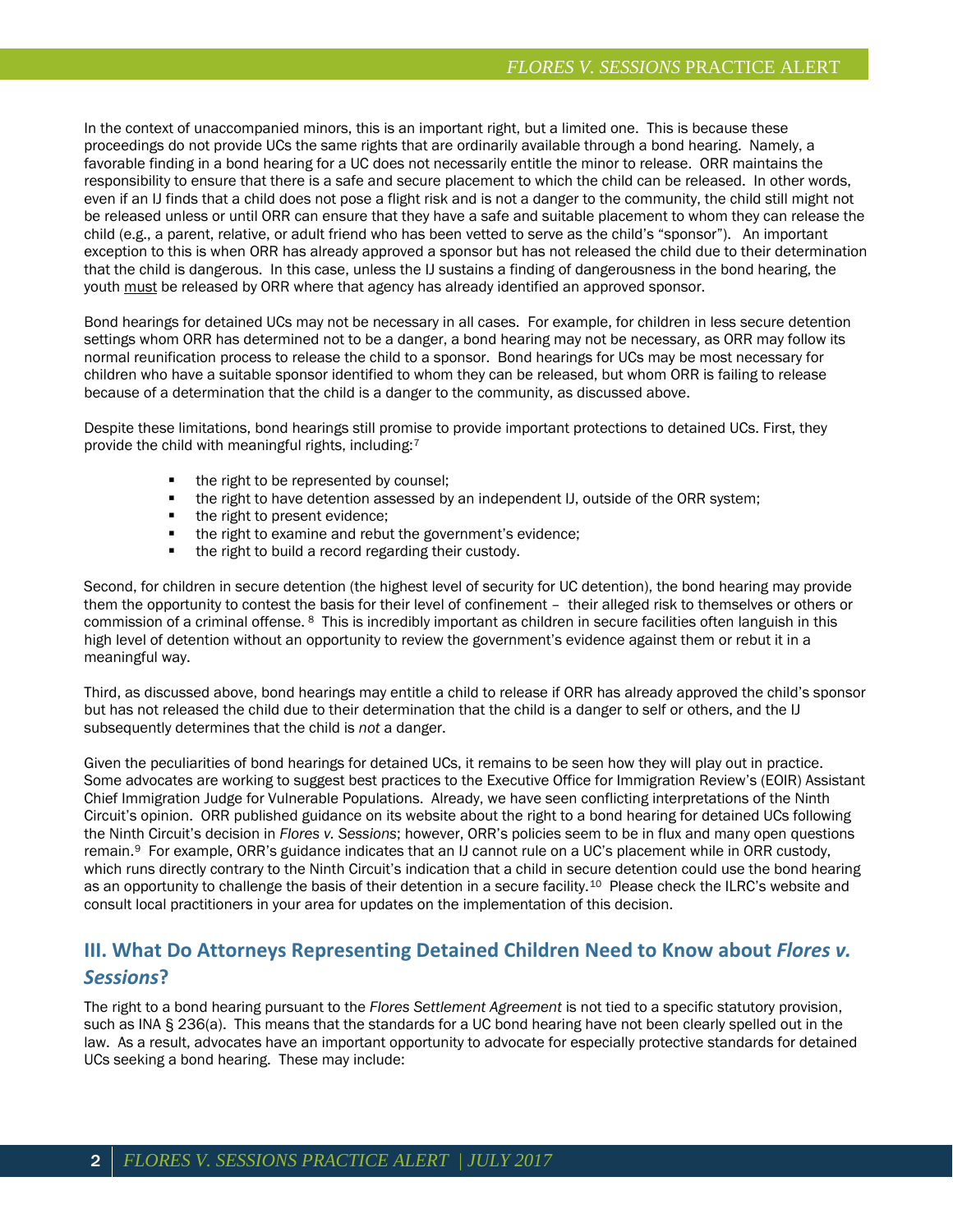#### *FLORES V. SESSIONS* PRACTICE ALERT

- Arguing that the government bears 1) the burden of production (producing the information ORR has relied upon to make its decision not to release the child, including a full, unredacted copy of the ORR case file), as well as 2) the burden of proof to demonstrate that the child poses a danger or is a flight risk.[11](#page-4-4) This is in line with the Ninth Circuit's view that these hearings "compel the agency to provide its justifications and specific legal grounds for holding a given minor."[12](#page-4-5) It is also consistent with the *Flores Settlement Agreement's* requirement that the government place detained children in the "least restrictive setting appropriate to the minor's age and special needs," and its presumption of a general policy favoring release.<sup>[13](#page-4-6)</sup>
- Arguing that the government must demonstrate that the child is a danger to the community or flight risk by clear and convincing evidence.[14](#page-4-7)
- Arguing that bond proceedings for UCs should be recorded.[15](#page-4-8) If advocates are not successful in convincing IJs that these proceedings should be recorded (most bond hearings for adults are not recorded), it is incredibly important to create a strong written record through declarations and other written evidence.
- Arguing that children should have the right to automatic, recurring bond hearings if they remain detained long-term. This would be a departure from the adult context, where an individual is generally required to show a material change in circumstances to receive a new bond hearing.[16](#page-4-9) Nevertheless, such a policy is merited given the special vulnerabilities of children and the *Flores Settlement Agreement's* policy favoring release.
- Arguing that bond hearings should be scheduled at least as quickly as they are set for adult detainees.
- As a child's juvenile record may play a role in ORR's and/or the immigration judge's determination that the child poses a danger, advocates are also encouraged to bear in mind that juvenile records and information are confidential in many states, and should be suppressed unless the government followed the proper procedures under state law to obtain this information.<sup>[17](#page-4-10)</sup> Further, in some states, the government is not allowed to introduce evidence of dismissed charges in juvenile proceedings and a similar rule should apply here.<sup>[18](#page-4-11)</sup>
- If a detained UC seeks a bond hearing and achieves a favorable outcome, advocates are encouraged to argue that ORR should defer to the decision of an IJ regarding whether the child is a danger to self or others or presents a flight risk. ORR's newly released guidance states that "[a]n immigration judge's decision that the unaccompanied alien child is not a danger to the community supersedes an ORR determination on that question, unless the immigration judge's decision is overturned by the Board of Immigration Appeals."[19](#page-4-12)
- Taking advantage of all opportunities to challenge the detention of a minor. In addition to being able to challenge the level of security through a bond hearing, paragraph 24B of the *Flores Settlement Agreement* also creates a right for any minor who disagrees with the government's determination to place them in a particular type of facility to seek judicial review in a U.S. District Court.<sup>[20](#page-4-13)</sup> In cases where a bond hearing for a UC is unsuccessful, or is not the preferred route for some other reason.<sup>[21](#page-4-14)</sup> this provides an additional way to challenge the level of a child's detention, such as their placement in a secure facility.
- If advocates encounter issues in seeking any of the above protections for children, they may contact plaintiffs' counsel in the *Flores* case by emailing Carlos Holguin at [crholguin@centerforhumanrights.org,](mailto:crholguin@centerforhumanrights.org) and Holly Cooper at [hscooper@ucdavis.edu.](mailto:hscooper@ucdavis.edu)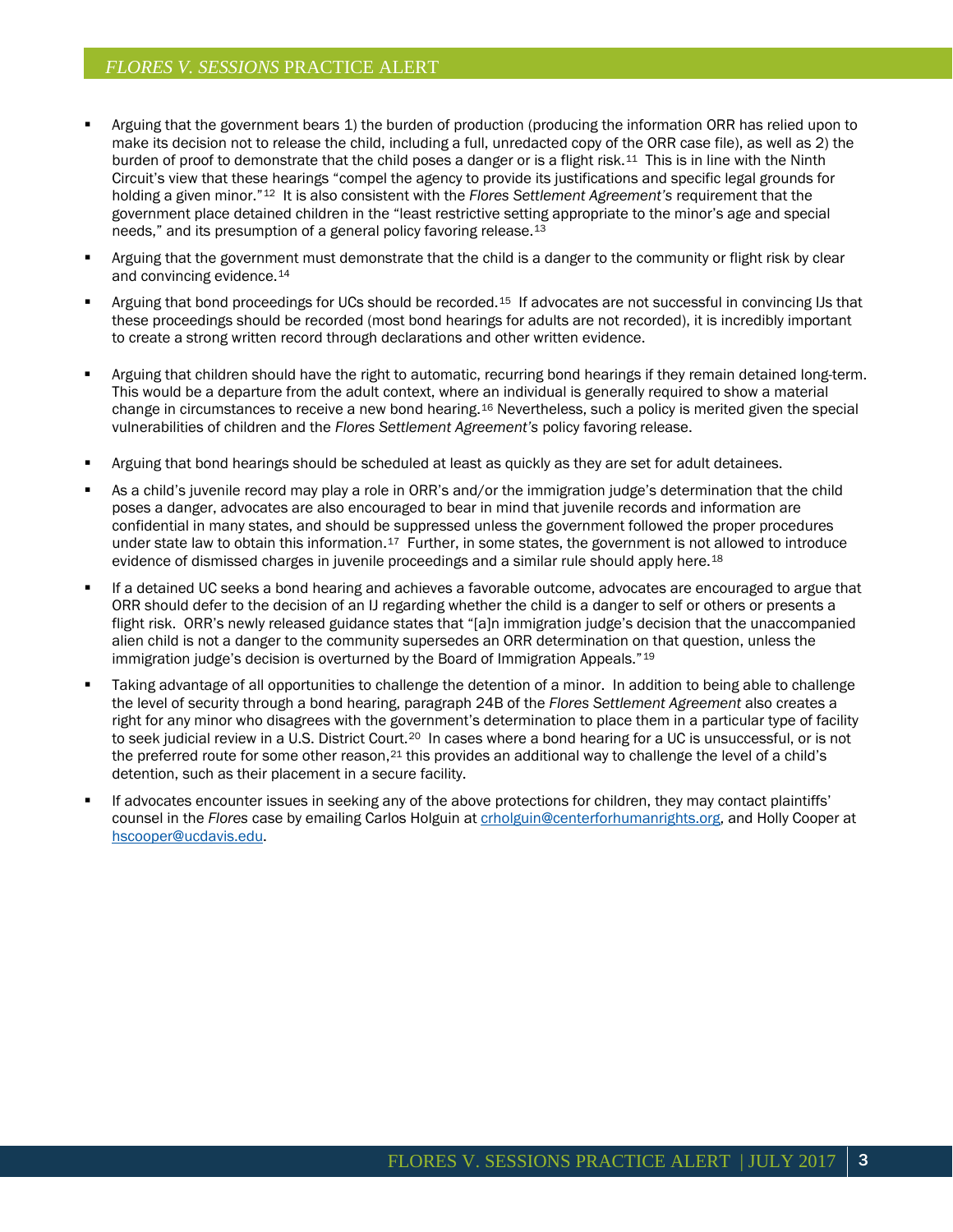### **End Notes**

<span id="page-3-0"></span><sup>1</sup> No. 17-55208, 2017 U.S. App. LEXIS 11949 (9th Cir. July 5, 2017).  $\overline{a}$ 

<span id="page-3-1"></span><sup>2</sup> Stipulated Settlement Agreement, *Flores v. Reno*, Case No. CV85-4544-RJK (C.D. Cal. 1996) [hereinafter, *Flores Settlement*].

<span id="page-3-4"></span><sup>5</sup> *See* U.S. Department of Health and Human Services, *ORR Guide: Children Entering the United States Unaccompanied*, § 2.7, available at *[https://www.acf.hhs.gov/orr/resource/children](https://www.acf.hhs.gov/orr/resource/children-entering-the-united-states-unaccompanied)[entering-the-united-states-unaccompanied](https://www.acf.hhs.gov/orr/resource/children-entering-the-united-states-unaccompanied)* (last visited July 13, 2017).

<span id="page-3-5"></span><sup>6</sup> See Office of Refugee Resettlement, "Notice of Right to a Bond Hearing," available at [https://www.acf.hhs.gov/sites/default/files/orr/notice\\_of\\_right\\_to\\_a\\_bond\\_hearing.pdf](https://www.acf.hhs.gov/sites/default/files/orr/notice_of_right_to_a_bond_hearing.pdf) (last

visited July 19, 2017). 7 *Flores*, No. 17-55208, 2017 U.S. App. LEXIS 11949, at \*7.

<sup>8</sup> ORR operates a spectrum of immigration detention facilities for children ranging from federal foster care (least secure) to secure facilities (most secure, typically through rented bed space in a juvenile hall facility). Children are required to be detained in the "least restrictive setting that is in the best interest of the child," taking into account the child's "danger to self, danger to the community, and risk of flight." 8 U.S.C. § 1232(c)(2)(A). However, the TVPRA requires that children not be placed in secure facilities "absent a determination that the child poses a danger to self or others or has been charged with having committed a criminal offense." *Id.* Placement in a secure facility must also be reviewed on a monthly basis (at a minimum) to determine if it remains warranted. *Id.*

<sup>9</sup> *See supra* note 5, at § 2.9.

<sup>10</sup> *Id.*

<sup>11</sup> Note that for adult detainees seeking release on bond pursuant to INA § 236(a), the burden of proof is on the detainee to prove that he or she is not a danger to the community or a flight risk. *Matter of Guerra*, 24 I&N Dec. 37 (BIA 2006). However, if the detention becomes prolonged, in certain circuits the detainee obtains a right to a bond hearing where the burden shifts to the government. *See, e.g., Rodriguez v. Robbins*, 804 F.3d 1060 (9th Cir. 2015). ORR's online guide for UCs states that "[t]he burden is on the requestor to demonstrate that the child can be released because he or she is not a danger to the community." *See* supra note 5, at § 2.9. This policy should not control; as stated in *Flores*, the ORR policies "are posted on ORR's website but are not promulgated through any formal agency rule-making process and do not appear to have any binding effect." *Flores*, No. 17-55208, 2017 U.S. App. LEXIS 11949, at \*15.

<sup>12</sup> *Flores*, No. 17-55208, 2017 U.S. App. LEXIS 11949, at \*7.

<sup>13</sup> *Flores Settlement* at ¶¶ 11, 14; § VI.

<sup>14</sup> The issue of whether prolonged detainees have the right to a bond hearing, where the government must prove dangerousness to the community or flight risk by clear and convincing evidence is currently pending before the U.S. Supreme Court. *See Jennings v. Rodriguez*, 137 S. Ct. 471 (U.S. Dec. 15, 2016), *reh'g scheduled*. The clear and convincing evidence standard is the governing standard in almost all civil detentions, with the exception of immigration detention. Given that children's liberty interests are at stake in the context of detained UCs, this higher standard of proof should be argued. *See, e.g., In Re Gault*, 387 U.S. 1 (1967). Even if the clear and

<span id="page-3-2"></span><sup>3</sup> *Flores Settlement* at ¶ 9.

<span id="page-3-3"></span><sup>4</sup> *Flores*, No. 17-55208, 2017 U.S. App. LEXIS 11949, at \*33.